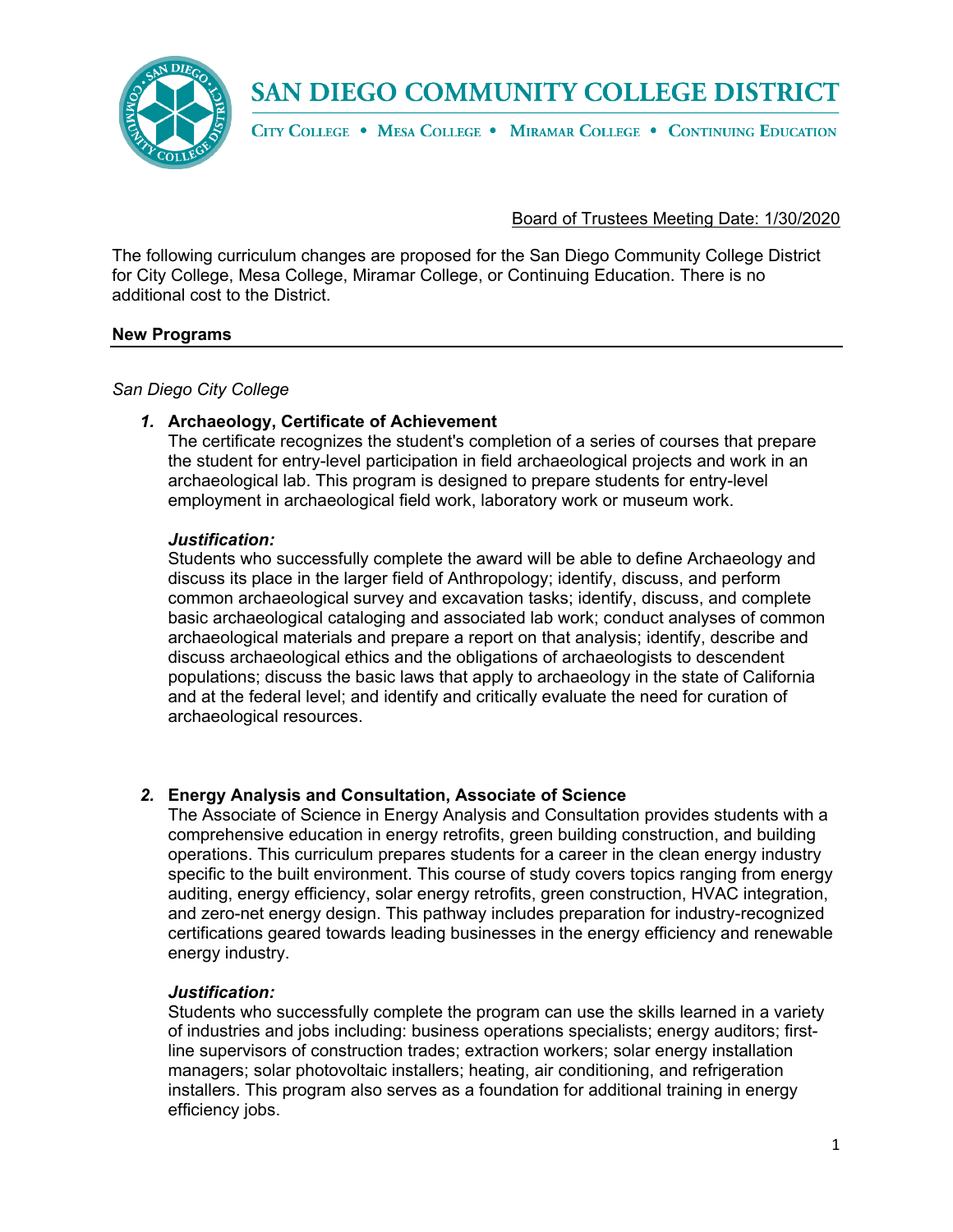

CITY COLLEGE . MESA COLLEGE . MIRAMAR COLLEGE . CONTINUING EDUCATION

### **Labor Market Information:**

| <b>Occupation</b>                                                                    | <b>Employment</b> |                  | <b>Employment</b><br>Change |                | Annual<br>Avg<br><b>Openings</b> |
|--------------------------------------------------------------------------------------|-------------------|------------------|-----------------------------|----------------|----------------------------------|
|                                                                                      | <b>Estimated</b>  | <b>Projected</b> | <b>Number</b>               | <b>Percent</b> |                                  |
| Business Operations Specialist, All Other (SOC 13-1199)                              | 14,280            | 15,600           | 1,320                       | 9.2            | 1,463                            |
| First-Line Supervisors of Construction Trades and Extraction<br>Workers(SOC 47-1011) | 5,960             | 7,150            | 1,190                       | 20.0           | 742                              |
| Solar Photovoltaic Installer (SOC 47-2231)*                                          | 740               | 1,530            | 790                         | 106.8          | 1,970                            |
| Heating, Air Conditioning, and Refrigeration Workers (SOC<br>49-9021)                | 2,240             | 2,540            | 300                         | 13.4           | 255                              |
| Construction and Related Workers, All Other (SOC 47-4099)*                           | 460               | 570              | 110                         | 23.9           | 640                              |
|                                                                                      |                   |                  |                             |                |                                  |

Occupational Projection of Employment 2016 – 2026 in San Diego County

\*Orange County

Sources: [https://www.labormarketinfo.edd.ca.gov](https://www.labormarketinfo.edd.ca.gov/cgi/databrowsing/occExplorerQSSelection.asp?) an[d https://www.onetonline.org/](https://www.onetonline.org/)

### *3.* **Energy Analysis and Consultation, Certificate of Achievement**

The Certificate of Achievement in Energy Analysis and Consultation provides students with a comprehensive education in energy retrofits, green building construction, and building operations. This curriculum prepares students for a career in the clean energy industry specific to the built environment. This course of study covers topics ranging from energy auditing, energy efficiency, solar energy retrofits, green construction, HVAC integration, and zero-net energy design. This pathway includes preparation for industryrecognized certifications geared towards leading businesses in the energy efficiency and renewable energy industry.

### *Justification:*

Students who successfully complete the program can use the skills learned in a variety of industries and jobs including: business operations specialists; energy auditors; firstline supervisors of construction trades; extraction workers; solar energy installation managers; solar photovoltaic installers; heating, air conditioning, and refrigeration installers. This program also serves as a foundation for additional training in energy efficiency jobs.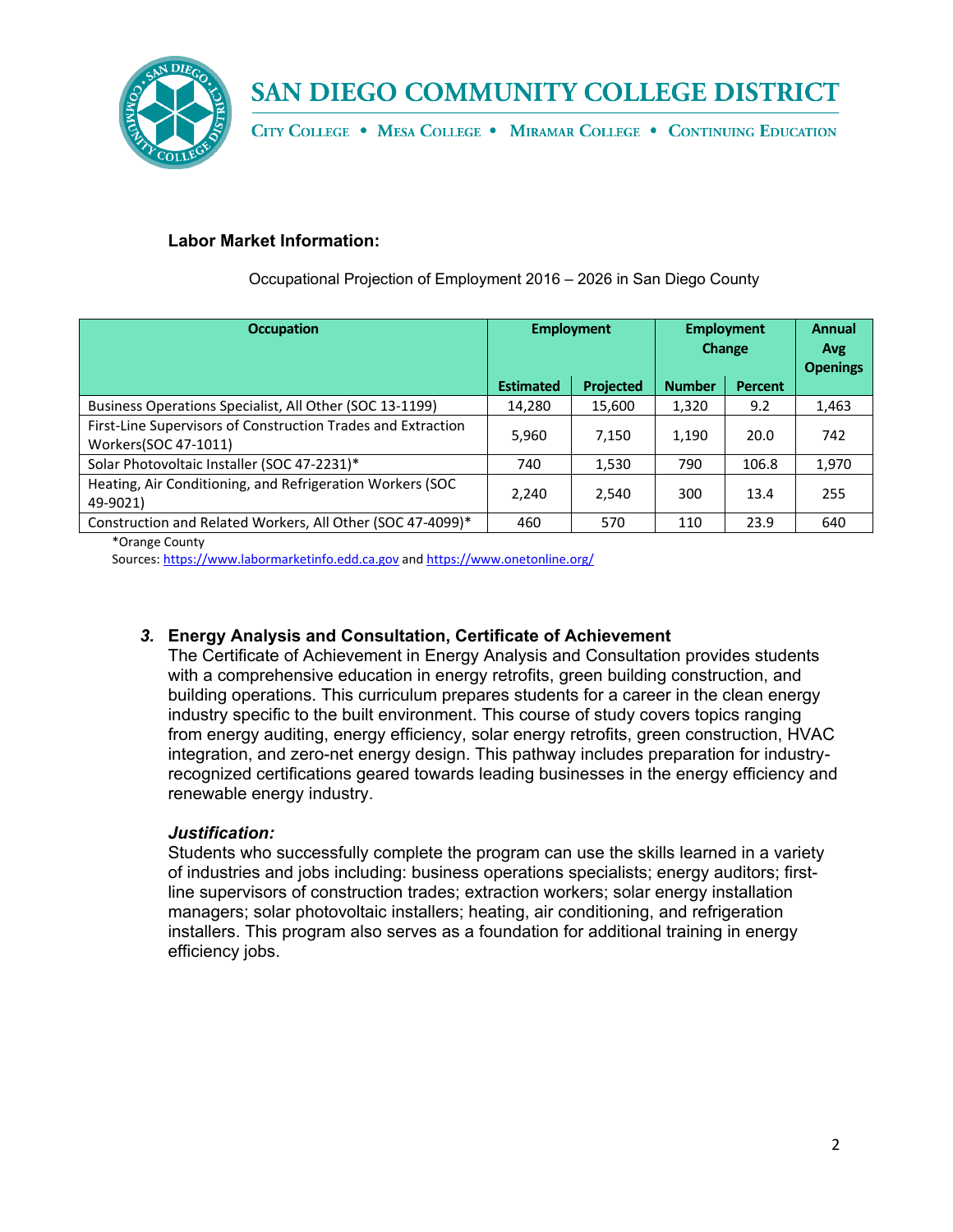

CITY COLLEGE . MESA COLLEGE . MIRAMAR COLLEGE . CONTINUING EDUCATION

### **Labor Market Information:**

| <b>Occupation</b>                                                                    | <b>Employment</b> |                  | <b>Employment</b><br>Change |                | <b>Annual</b><br><b>Avg</b><br><b>Openings</b> |
|--------------------------------------------------------------------------------------|-------------------|------------------|-----------------------------|----------------|------------------------------------------------|
|                                                                                      | <b>Estimated</b>  | <b>Projected</b> | <b>Number</b>               | <b>Percent</b> |                                                |
| Business Operations Specialist, All Other (SOC 13-1199)                              | 14,280            | 15,600           | 1,320                       | 9.2            | 1,463                                          |
| First-Line Supervisors of Construction Trades and Extraction<br>Workers(SOC 47-1011) | 5,960             | 7.150            | 1,190                       | 20.0           | 742                                            |
| Solar Photovoltaic Installer (SOC 47-2231)*                                          | 740               | 1,530            | 790                         | 106.8          | 1,970                                          |
| Heating, Air Conditioning, and Refrigeration Workers (SOC<br>49-9021)                | 2,240             | 2,540            | 300                         | 13.4           | 255                                            |
| Construction and Related Workers, All Other (SOC 47-4099)*                           | 460               | 570              | 110                         | 23.9           | 640                                            |

Occupational Projection of Employment 2016 – 2026 in San Diego County

\*Orange County

Sources: [https://www.labormarketinfo.edd.ca.gov](https://www.labormarketinfo.edd.ca.gov/cgi/databrowsing/occExplorerQSSelection.asp?) an[d https://www.onetonline.org/](https://www.onetonline.org/)

### *4.* **Manufacturing Fundamentals, Certificate of Achievement**

Manufacturing Engineering Technology (MFET) program provides students the opportunity to acquire highly valued skills in an innovative, hands-on learning environment. The program features integrating experiences through which students participate in all aspects of a manufacturing enterprise, from materials and processes to safety, design, automation, quality and lean manufacturing. Armed with these skills, MFET graduates can pursue rewarding, growth-oriented careers in such diverse industries as plastics, automotive, biomedical, electronics, aerospace, machining, and other high-value manufacturing sectors.

#### *Justification:*

Students who successfully complete the program can use the skills learned in a variety of jobs including manufacturing engineering, engineering technician, manufacturing operation management, equipment maintenance and troubleshooting, quality and production control, production planning, and automation. MFET graduates may also further their education by transferring to a number of four-year colleges and universities.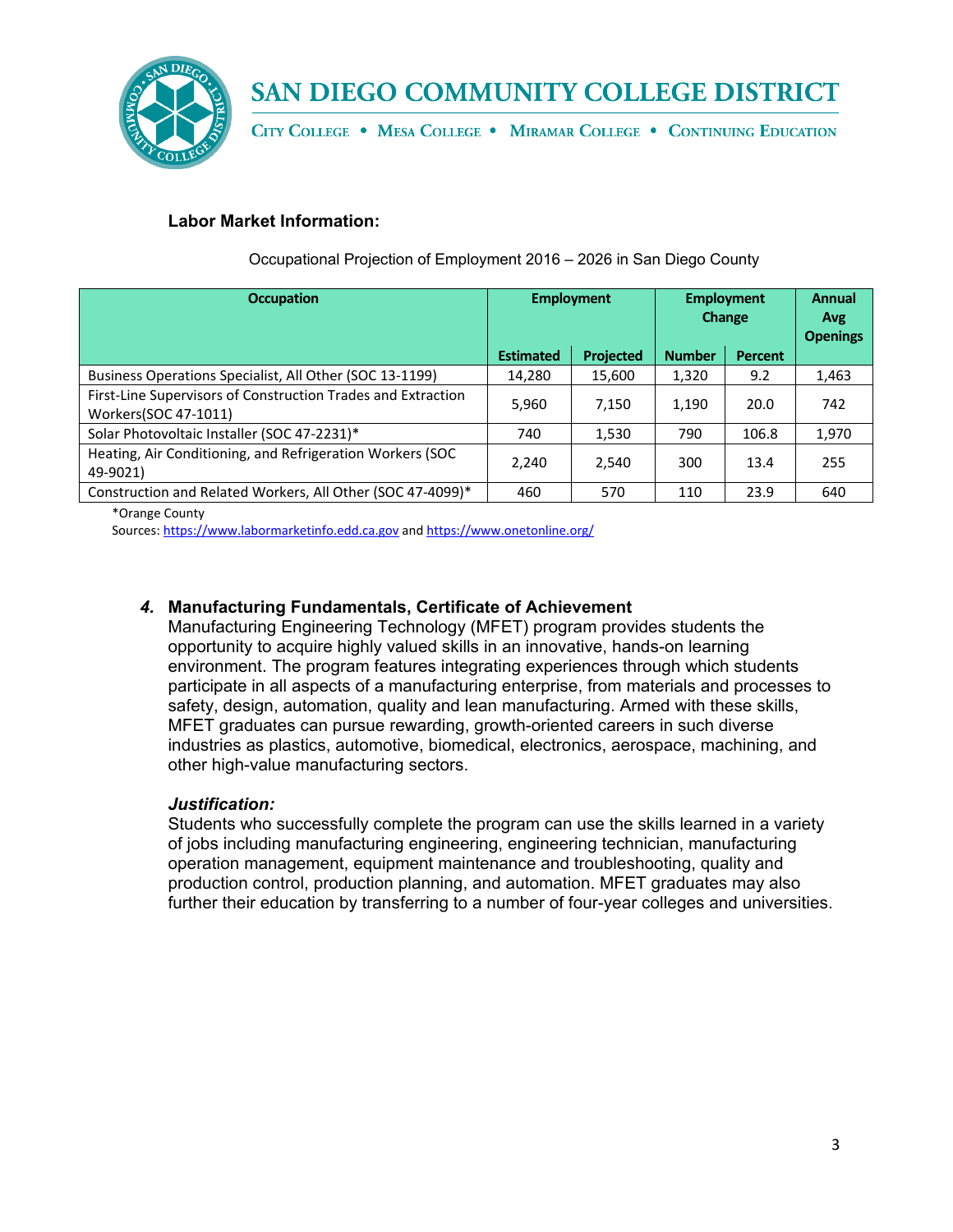

CITY COLLEGE . MESA COLLEGE . MIRAMAR COLLEGE . CONTINUING EDUCATION

### **Labor Market Information:**

| <b>Occupation</b>                                                          | <b>Employment</b> |                  | <b>Employment</b><br><b>Change</b> |           | Annual<br>Avg<br><b>Openings</b> |
|----------------------------------------------------------------------------|-------------------|------------------|------------------------------------|-----------|----------------------------------|
|                                                                            | <b>Estimated</b>  | <b>Projected</b> | <b>Number</b>                      | Percent   |                                  |
| Machinists (SOC 51-4041)                                                   | 3,741             | 3,885            | 144                                | 4%        | 413                              |
| Computer-Controlled Machine Tool Operators (SOC 51-4011)                   | 1,423             | 1,505            | 82                                 | 6%        | 160                              |
| Cutting, Punching, and Press Machine Setters (SOC 51-4031)                 | 638               | 627              | $-11$                              | <b>2%</b> | 71                               |
| Lathe and Turning Machine Tool Setters (SOC 51-4034)                       | 415               | 404              | $-11$                              | 3%        | 40                               |
| Computer Numerically Controlled Machine Tool Programmers,<br>(SOC 51-4012) | 287               | 317              | 30                                 | 10%       | 35                               |
| Multiple Machine Tool Setters (SOC 51-4081)                                | 278               | 298              | 20                                 | 7%        | 35                               |
| Drilling and Boring Machine Tool Setters (SOC 51-4032)                     | 108               | 101              | $-7$                               | 6%        | 11                               |
| Forging Machine Setters (SOC 51-4022)                                      | 38                | 38               | 0                                  | 0%        | 4                                |

Occupational Projection of Employment 2018 – 2023 in San Diego County

Source: [https://www.labormarketinfo.edd.ca.gov](https://www.labormarketinfo.edd.ca.gov/cgi/databrowsing/occExplorerQSSelection.asp?)

### *San Diego Mesa College*

### *1.* **Music Studies, Associate of Arts**

The Associate of Arts in Music Studies provides students with the basic skills for musical pursuits suitable to meet goals and needs in Music not concentrated on performance.

### *Justification:*

The academic program in Music will prepare students to transfer to 4 year universities as a music major (performance or non-performance) and to develop basic skills that relate to careers in the music industry.

### **2. Music Technology, Associate of Arts**

The Associate of Arts degree in Music Technology provides students with the necessary skills for pursuing transfer to a 4 year academic music technology degree.

#### *Justification*:

The academic program in Music is designed to provide students with the sequenced fundamental skills for most musical pursuits for a transfer to a 4 year degree with a major in Music Performance (Classical or Jazz), non-performing music major or those seeking a career in the music industry.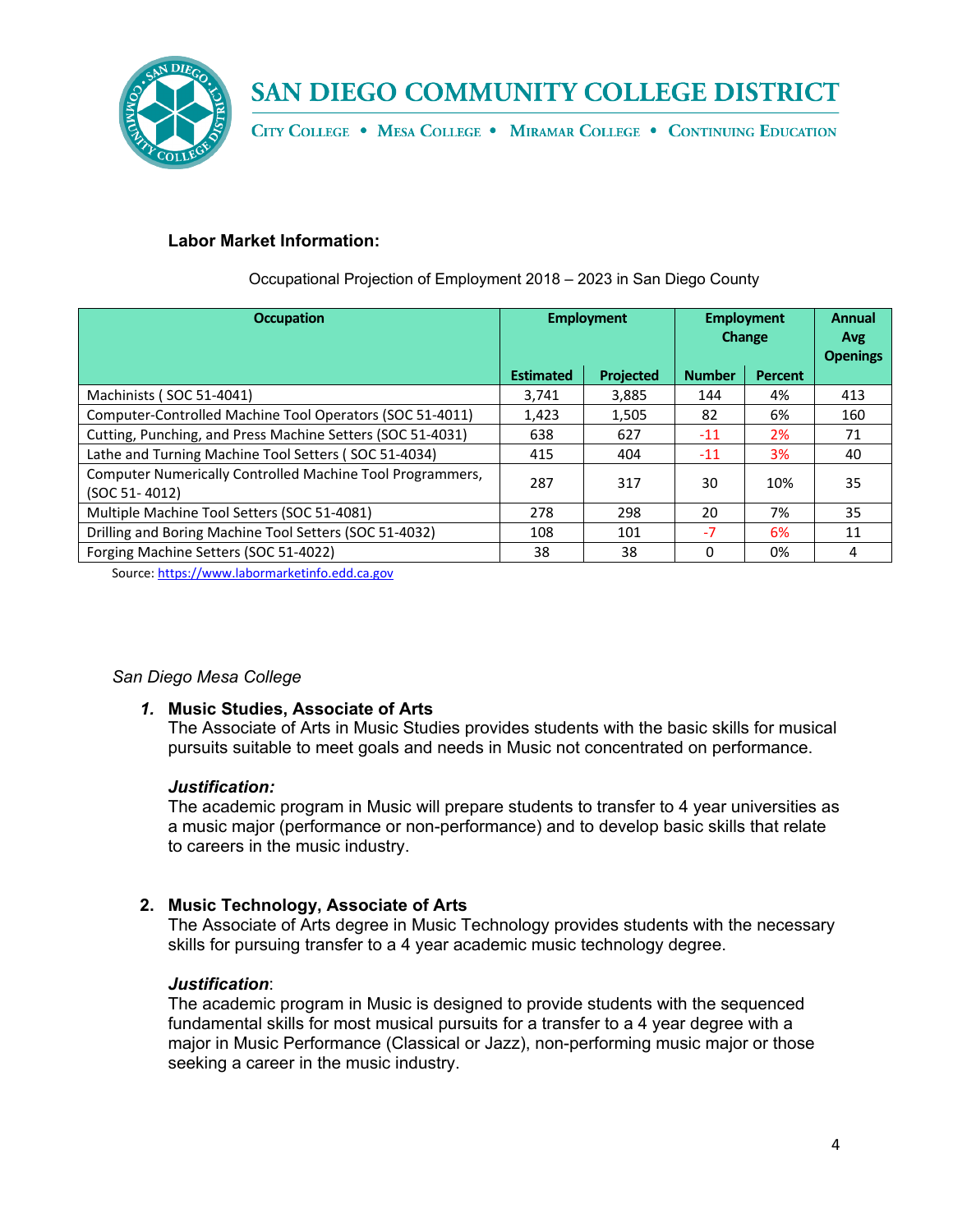

CITY COLLEGE . MESA COLLEGE . MIRAMAR COLLEGE . CONTINUING EDUCATION

### **3. Sustainability, Certificate of Achievement**

The certificate provides students with an interdisciplinary understanding of the biological, social, and economic considerations of issues related to the environment and environmental degradation.

### *Justification***:**

The Sustainability Program offers students a focused and organized program of study that serves three goals: 1) to prepare students to transfer to a CSU, UC, or other fouryear institution to major in Sustainability or related discipline; 2) to complement students' existing major course of study; and 3) to expand job skills for students currently in the workforce.

### *San Diego Continuing Education*

### *1.* **Certificate of Completion Cloud Solutions AWS-Associate**

The Cloud Solutions Associate Program is designed to provide students with the knowledge and skills needed to function as a cloud computing architect. Emphasis is placed on the ability to effectively demonstrate knowledge of how to architect and deploy secure and robust applications on a cloud computing platform. Focus will be on the ability to define a solution using cloud computing architectural design principles and provide implementation guidance based on best practices throughout the lifecycle of the project. Topics include key cloud concepts, the core cloud services, security, architecture, pricing, and support. Students who successfully complete the program can use the skills learned in a variety of industries and jobs including network and computer systems administrator, computer user support specialist and computer operator. This program also serves as a foundation for additional training in information technology.

### *Justification:*

Students who successfully complete the program can use the skills learned in a variety of industries and jobs including network and computer systems administrator, computer user support specialist and computer operator. This program also serves as a foundation for additional training in information technology.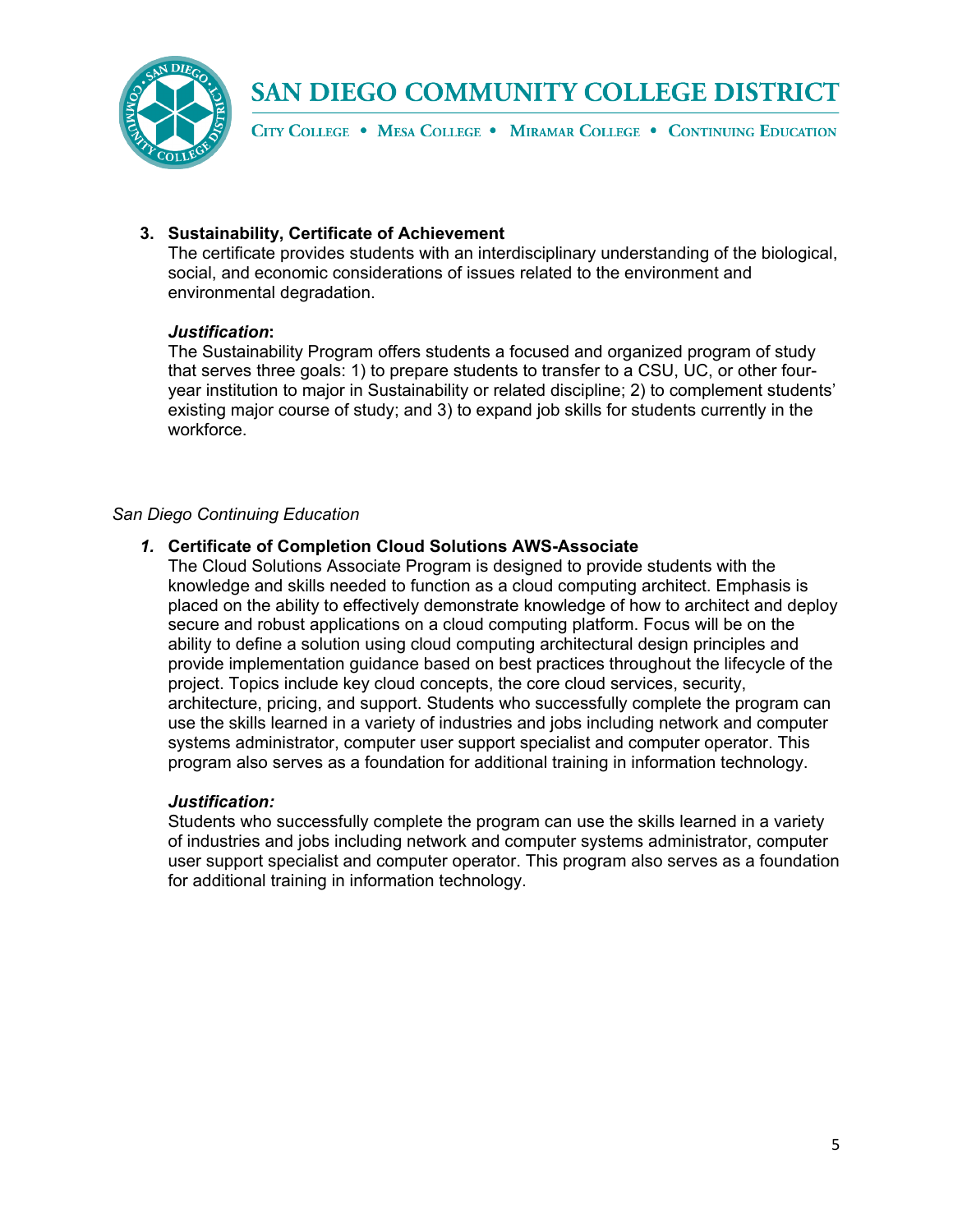

CITY COLLEGE . MESA COLLEGE . MIRAMAR COLLEGE . CONTINUING EDUCATION

### **Labor Market Information:**

Occupational Projection of Employment 2014 – 2024 in San Diego County

| <b>Occupation</b>                                        | <b>Employment</b> |           | <b>Employment</b><br>Change |                | <b>Annual</b><br>Avg<br><b>Openings</b> |
|----------------------------------------------------------|-------------------|-----------|-----------------------------|----------------|-----------------------------------------|
|                                                          | <b>Estimated</b>  | Projected | <b>Number</b>               | <b>Percent</b> |                                         |
| Information Security Analysts (SOC 15-1122)              | 7.854             | 8.864     | 1,010                       | 13.6%          | 764                                     |
| Computer Network Architects (SOC 15-1143)                | 15,734            | 16,694    | 960                         | 5.7%           | 1,226                                   |
| Computer Network Support Specialists (SOC 15-1152)       | 19,540            | 20,690    | 1,150                       | 5.2%           | 1,681                                   |
| Database Administrators (SOC 15-1141)                    | 12,308            | 13,278    | 970                         | 8.8%           | 1,003                                   |
| Network and Computer Systems Administrator (SOC 15-1142) | 41,594            | 43,679    | 2,085                       | 5.1%           | 3,023                                   |
|                                                          |                   |           |                             |                |                                         |

Source: http://www.coeccc.net/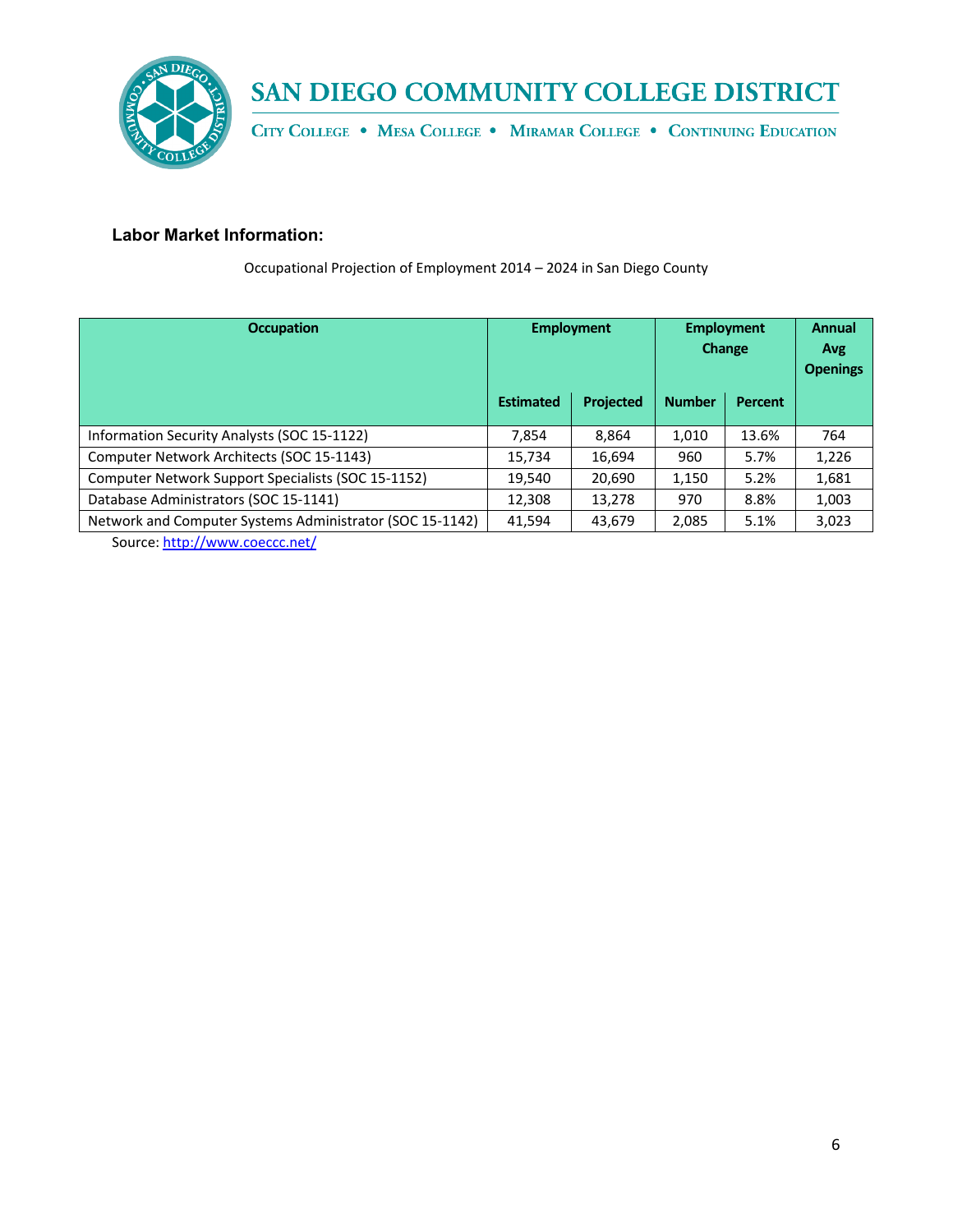

CITY COLLEGE . MESA COLLEGE . MIRAMAR COLLEGE . CONTINUING EDUCATION

### **Program Deactivations**

*San Diego City College*

- **1. Archaeology Certificate of Performance**  *Justification*: The certificate is being replaced by the proposed Archaeology Certificate of Achievement.
- **2. Business Administration Emphasis- Cox Associate of Science**  *Justification*: This program is no longer offered.
- **3. Business Management and Organization Certificate of Performance**  *Justification*: This program is no longer offered.
- **4. Communication Certificate of Performance** *Justification*: This certificate is no longer offered.
- **5. Selected Studies Associate of Arts**  *Justification*: This program is no longer offered.
- **6. Site Supervisor Associate of Science**  *Justification*: This program is no longer offered.
- **7. School Age Child Care Certificate of Performance** *Justification*: This certificate is being deactivated to simplify program choices.

*San Diego Mesa College*

**1. Honors Global Competencies Certificate Certificate of Performance**  *Justification*: This degree is no longer offered.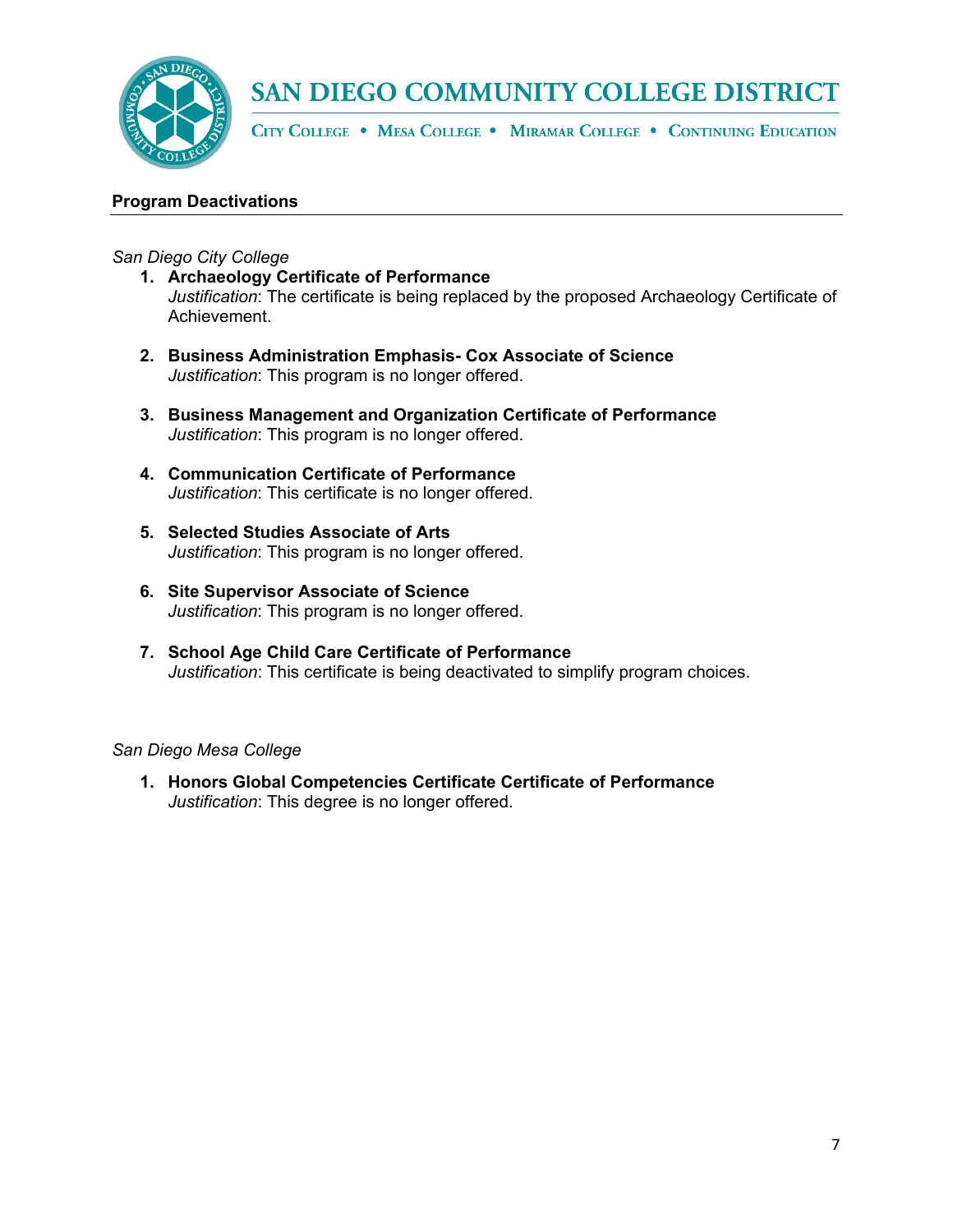

CITY COLLEGE . MESA COLLEGE . MIRAMAR COLLEGE . CONTINUING EDUCATION

### **Program Revisions**

#### *San Diego City College*

**1. Broadcast News Certificate of Achievement**

## **Changes**

- i. Remove RTVF 290 from Restricted Electives
- ii. Add RTVF 107/118/153 to Restricted Electives
- **2. Broadcast News Certificate of Performance Changes** 
	- i. Remove RTVF 290 from Restricted Electives
	- ii. Add RTVF 188 to Restricted Electives
- **3. Computer Numerical Control (CNC) Operator Option Certificate of Performance Changes** 
	- i. Remove MACT 140 from Courses Required for the Major

### **4. Dance Certificate of Performance**

#### **Changes**

- i. Remove DANC 111 from Courses Required for the Major
- ii. Add DANC 111/125A/125B/160A/160B to Restricted Electives

## **5. Film Production Certificate of Achievement**

### **Changes**

- i. Remove RTVF 290 from Restricted Electives<br>ii. Add RTVF 107 to Restricted Electives
- Add RTVF 107 to Restricted Electives

## **6. Introduction to Manufacturing Certificate of Performance**

### **Changes**

i. Add MFET 107D/107G/107H to Restricted Electives

### **7. Video Production Certificate of Achievement**

### **Changes**

- i. Remove RTVF 118 from Courses Required for the Major
- ii. Add RTVF 153 to Coursed Required for the Major
- iii. Remove RTVF 115/175/153/290 from Restricted Electives
- iv. Add RTVF 107/118/151/156 to Restricted Electives

### **8. Video Production Certificate of Performance**

### **Changes**

i. Remove RTVF 115/124//175 from Restricted Electives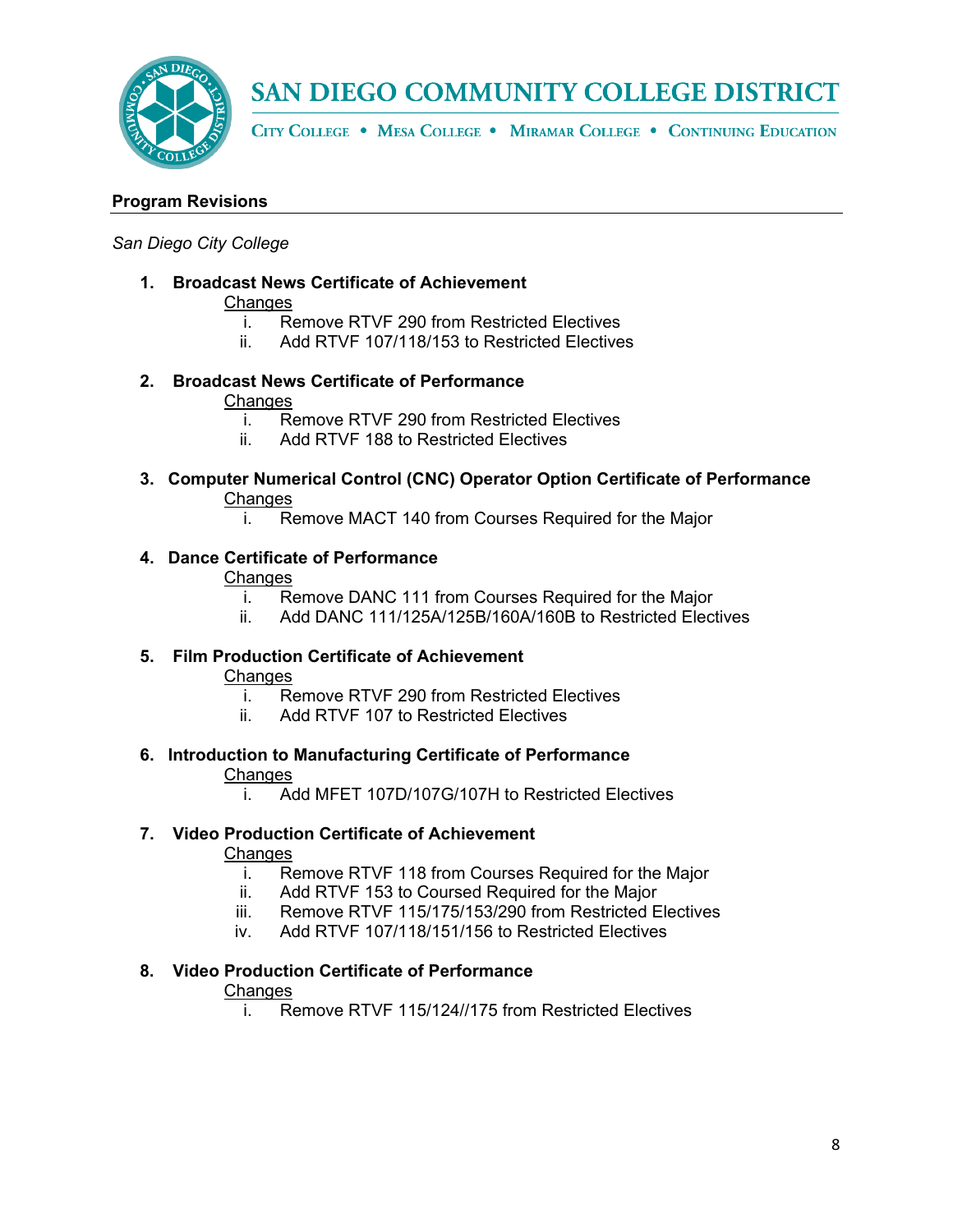

CITY COLLEGE . MESA COLLEGE . MIRAMAR COLLEGE . CONTINUING EDUCATION

### **9. Labor Studies Certificate of Achievement**

### Changes

- i. Remove LABR 104 and LABR106A from Courses Required for the Major
- ii. Add LABR 107 and LABR 108 to Courses Required for the Major
- iii. Remove LABR 106B/108/122A/122B/123A from Restricted Electives

### *San Diego Mesa College*

### **1. Anthropology Associate of Arts**

### **Changes**

- i. Remove ANTH 115 from Restricted Electives
- ii. Add ANTH 117 to Restricted Electives
- **2. Computer Fashion Technology: Merchandising Associate of Science**  Changes
	- i. Remove WEBD 173 from Courses Required for the Major
	- ii. Add FASH 111 to Courses Required for the Major
- **3. Computer Fashion Technology: Merchandising Certificate of Achievement** Changes<br>i. Re
	- Remove WEBD 173 from Courses Required for the Major
	- ii. Add FASH 111 to Courses Required for the Major

### **4. Economics Associate in Arts for Transfer**

### Changes

- i. Remove BIOL200 and MATH 151 from Courses Required for the Major
- ii. Add MATH 119 to Coursed Required for the Major
- iii. Remove CHIN 101/102/201/202, CISC 150, FREN 101/102/201/202, GERM 101/102/201, ITAL 101/102/201, JAPN 101/102/201, LATI 101/102/201, RUSS 101/102/201, SPAN 101/102/201/202/215/216, TAGA 101/102/201, VIET 101/102/201 from Restricted Electives
- iv. Add "Completion of a 5-unit language course other than English which is articulated as fulfilling CSUGE-B Area C2, including American Sign Language (AMSL) courses" statement to Restricted Electives

### **5. Fine Art: Art History Associate of Arts**

### **Changes**

i. Add ARTF 106 and ARTF 188 to Restricted Electives.

### **6. Fine Art: Photography and New Genres Associate of Arts**

- i. Remove ARTF 113/115/120/125, BLAS 110, and CHIC 230 from Restricted Electives
- ii. Add ARTF 106 to Courses Required for the Major
- iii. Add ARTF 188 to Courses Required for Emphasis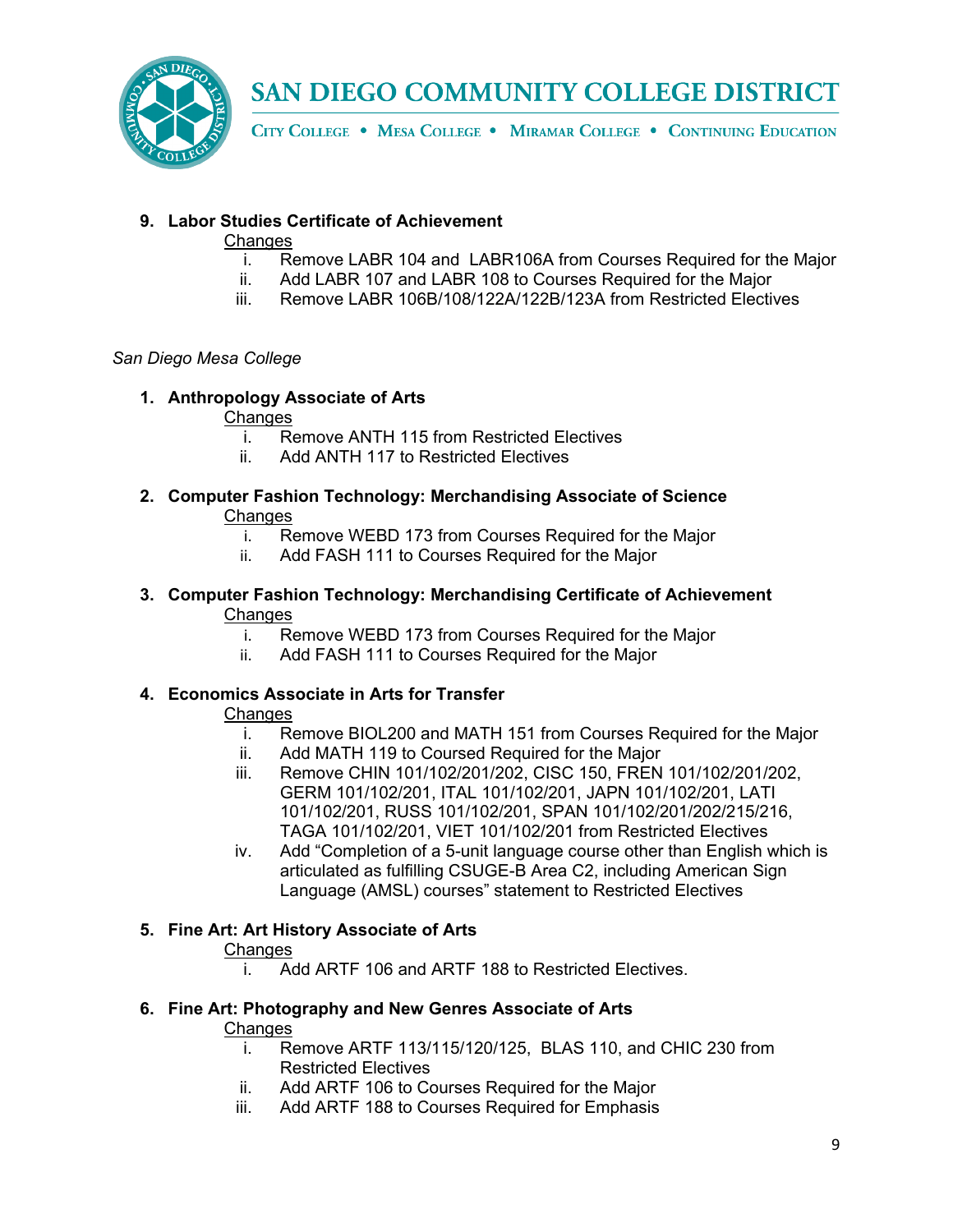

CITY COLLEGE . MESA COLLEGE . MIRAMAR COLLEGE . CONTINUING EDUCATION

### **7. Kinesiology Associate of Science**

### Changes

- i. Add DANC120A/120B/125A/125B/160A/160B, EXSC 110A/110B/110C/110D/116A/116B/ 122A/122B/ 125D/130C/130D/ 140C/140D/141A/141B/141C/ 178A/178B/178C/178D/ 179A/179B/179C/179D/ 180A/180B/180C/180D/ 183A/183B/ 183C/183D /200/201/202/203/204/205/206/ 207/210/211/214/215/216/217/ 218/219/220/221/222/223/ 224/225/226/227/228A/228B/ 230A/230B/231A/231B/232A/232B/233A/233B/234A/234B/235A/235B/23 6A/236B/237A/237B/238A/238B/239A/239B/243A/243B/244A/244B, and HEAL 101/195 from Restricted Electives
- ii. Remove EXSC 144A/162A/162B/162C/162D/170A/170B/170C/170D/ 172/174A/174B/174C/174D/180 from Restricted Electives
- **8. Liberal Arts and Sciences: Language Arts and Humanities-Chinese Associate of Arts**

### Changes

- i. Add CHIN 202/210/211 to Restricted Electives
- ii. Remove LATI 101/102/201, and TAGA101/102/201from Restricted Electives
- **9. Liberal Arts and Sciences: Language Arts and Humanities-French Associate of Arts**

### **Changes**

- i. Remove LATI 101/102/201, and TAGA101/102/201from Restricted Electives
- **10. Liberal Arts and Sciences: Language Arts and Humanities-German Associate of Arts**

### **Changes**

- i. Remove LATI 101/102/201, and TAGA101/102/201from Restricted **Electives**
- **11. Liberal Arts and Sciences: Language Arts and Humanities-Italian Associate of Arts**

### **Changes**

- i. Remove LATI 101/102/201, and TAGA101/102/201from Restricted **Electives**
- **12. Liberal Arts and Sciences: Language Arts and Humanities-Japanese Associate of Arts**

- i. Remove LATI 101/102/201, and TAGA101/102/201from Restricted Electives
- ii. Add JAPN 210 and JAPN 211 to Restricted Electives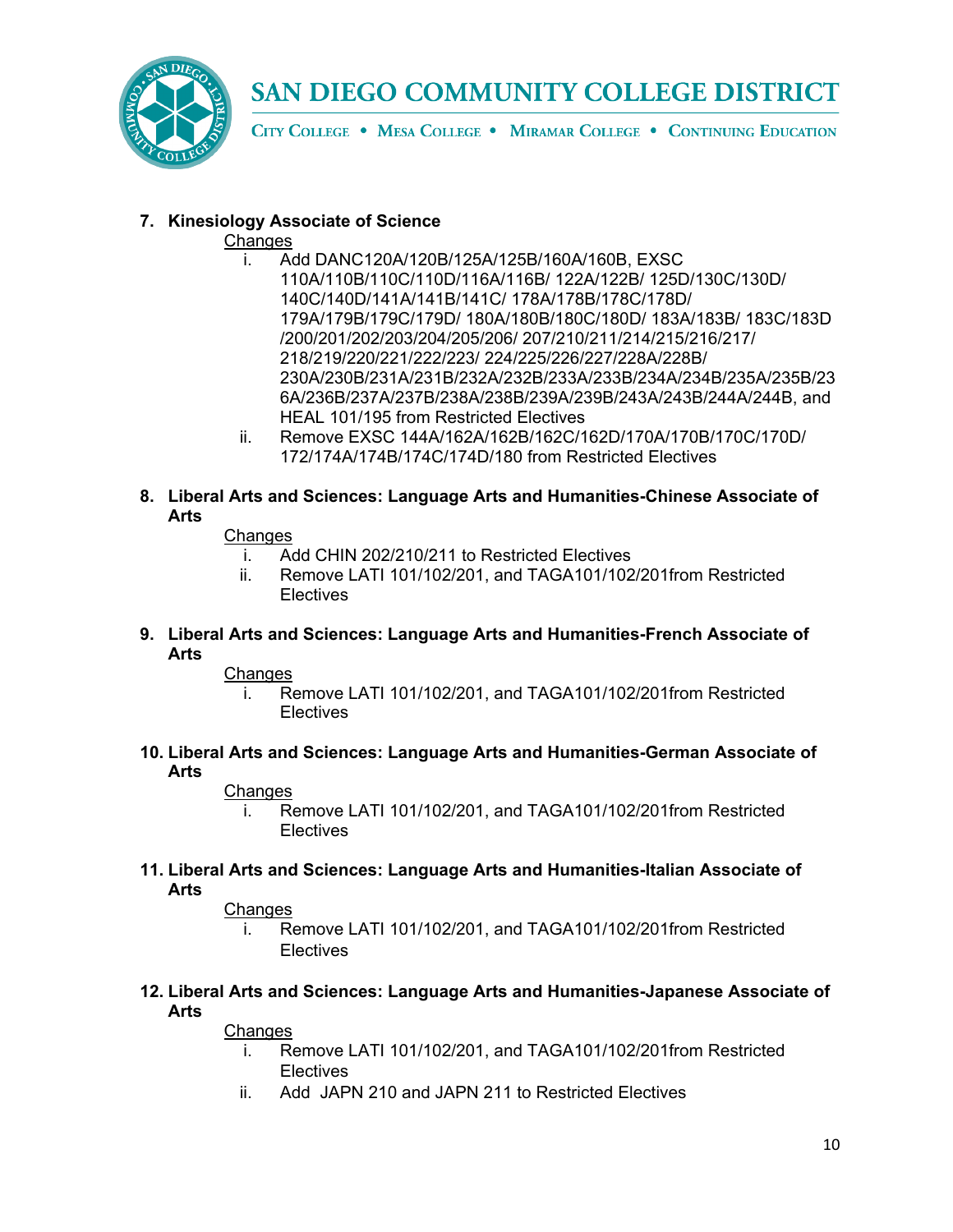

CITY COLLEGE . MESA COLLEGE . MIRAMAR COLLEGE . CONTINUING EDUCATION

**13. Liberal Arts and Sciences: Language Arts and Humanities-Russian Associate of Science**

#### Changes

- i. Remove LATI 101/102/201, and TAGA101/102/201from Restricted Electives
- **14. Liberal Arts and Sciences: Language Arts and Humanities-Spanish Associate of Arts**

### Changes

- i. Remove LATI 101/102/201, and TAGA101/102/201from Restricted **Electives**
- **15. Liberal Arts and Sciences: Language Arts and Humanities-Vietnamese Associate of Arts**

### Changes

i. Remove LATI 101/102/201, and TAGA101/102/201from Restricted **Electives** 

#### **16. Music Studies Performance Associate of Arts**

#### **Changes**

- i. Remove MUSI 100/103/109/110/111/116A/116B/117/118/119/ 120/121/123A/125/135A/135B/ 150A/153/158A/158B/190/201/ 202/203/205A/205B/206A/206B/211A/ 211B/211C/211D/ 216A/ 175A/175B/175C/175D/240/241/256A/256B/256C/256D/258A/258B/ 268A/268B/269A/269B/274A/274B/274C/274D from restricted Electives
- ii. Add MUSI 100/116A/116B/123A/123B/123C/123D/158A/158B/216A/ 258A/258B/268A/268B/269A/269B to Courses Required for the Major
- iii. Add MUSI 174A/174B/174C/174D/274A/274B274C/274D to Applied Music Restricted Electives
- iv. Add MUSI 257A/257B/257C/257D/259A/259B/259C/259D to Ensembles Restricted Electives

### **17. Phlebotomy Training Program Certificate of Performance**

### **Changes**

- i. Remove PHLB 050/060 from Courses Required for the Major
- ii. Add PHLB 070/080 to Courses Required for the Major

### **18. Political Science Associate of Arts**

- i. Remove HIST 100/101/105/106, MATH 119, and POLI 101/103 from Courses Required for the Major
- ii. Add POLI 101/103/121/123/124/140/201, MATH 119, and PSYC 258 to Restricted Electives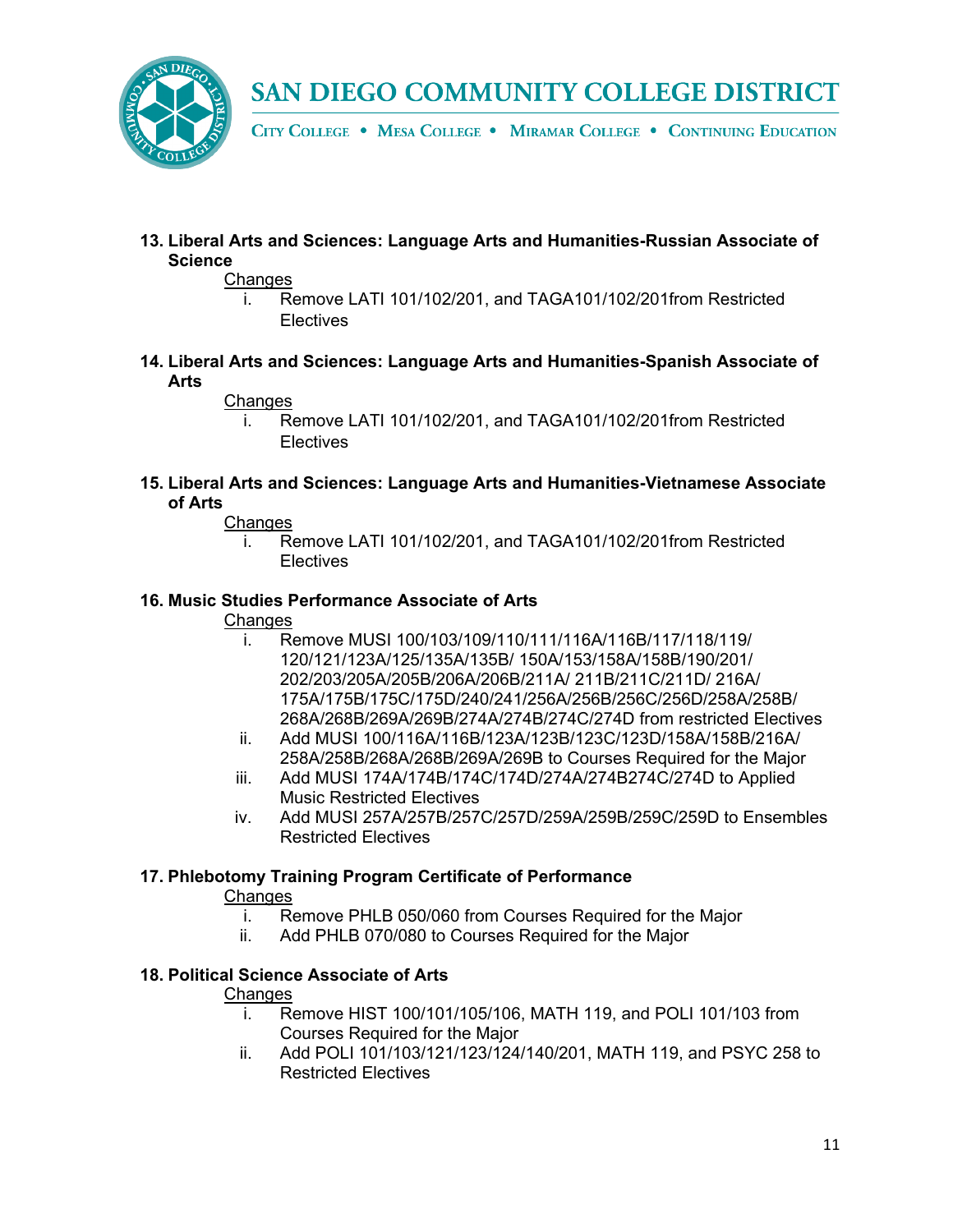

CITY COLLEGE . MESA COLLEGE . MIRAMAR COLLEGE . CONTINUING EDUCATION

### **19. Political Science Associate in Arts for Transfer**

### Changes

- i. Remove ACCT 116A, ANTH 103, BLAS 100/116, BUSE 140, CHIC 110A/110B, ECON 120/121, ENGL 105/205, GEOG 102, HIST 100/101/105/106/109/110/141/142/150/151/175/, POLI 140, and SOCO 101/110/223 from Restricted Electives
- ii. Add POLI 121/123/124/140/201 and BUSE 115 to Restricted Electives
- iii. Add "Completion of a 5-unit language course other than English which is articulated as fulfilling CSUGE-B Area C2, including American Sign Language (AMSL) Courses." statement to Restricted Electives

### **20. Radiologic Technology Associate of Science**

### **Changes**

i. Remove RADT 241L from Courses Required for the Major

### **21. Radiologic Technology Certificate of Achievement**

### **Changes**

i. Remove RADT 241L from Courses Required for the Major

### **22. Spanish Associate in Arts for Transfer**

### **Changes**

- i. Remove CHIN 101/102/201, FREN 101/102/201/202, GERM 101/102/201, ITAL 101/102/201, JAPN 101/102/201/202, LATI 101/102, RUSS 101/102/201, TAGA 101, VIET 101/102/201 from Restricted **Electives**
- ii. Add "Completion of a 5-unit language course other than English or Spanish which is articulated as fulfilling CSUGE-B Area C2" statement to Restricted Electives

### **23. Veterinary Technology Associate of Science**

### **Changes**

- i. Remove ANHL 100A/100B/115/125/125L/135/140/145/145L/155/155L/ 205/215L/225/227/229/260/260L/270 from Courses Required for the Major
- ii. Add VTAH 100A/100B/115/125/125L/135/140/145/145L/155/155L/205/ 215 /215L/225/227/229/260/260L/270 to Courses Required for the Major

### *San Diego Miramar College*

### **1. Business Management Associate of Science**

- i. Remove BUSE 150 and BUSE 205 from Restricted Electives
- ii. Add BUSE 150 and CBTE 180 to Courses Required for the Major
- iii. Add BUSE 129 and PADM 200 to Restricted Electives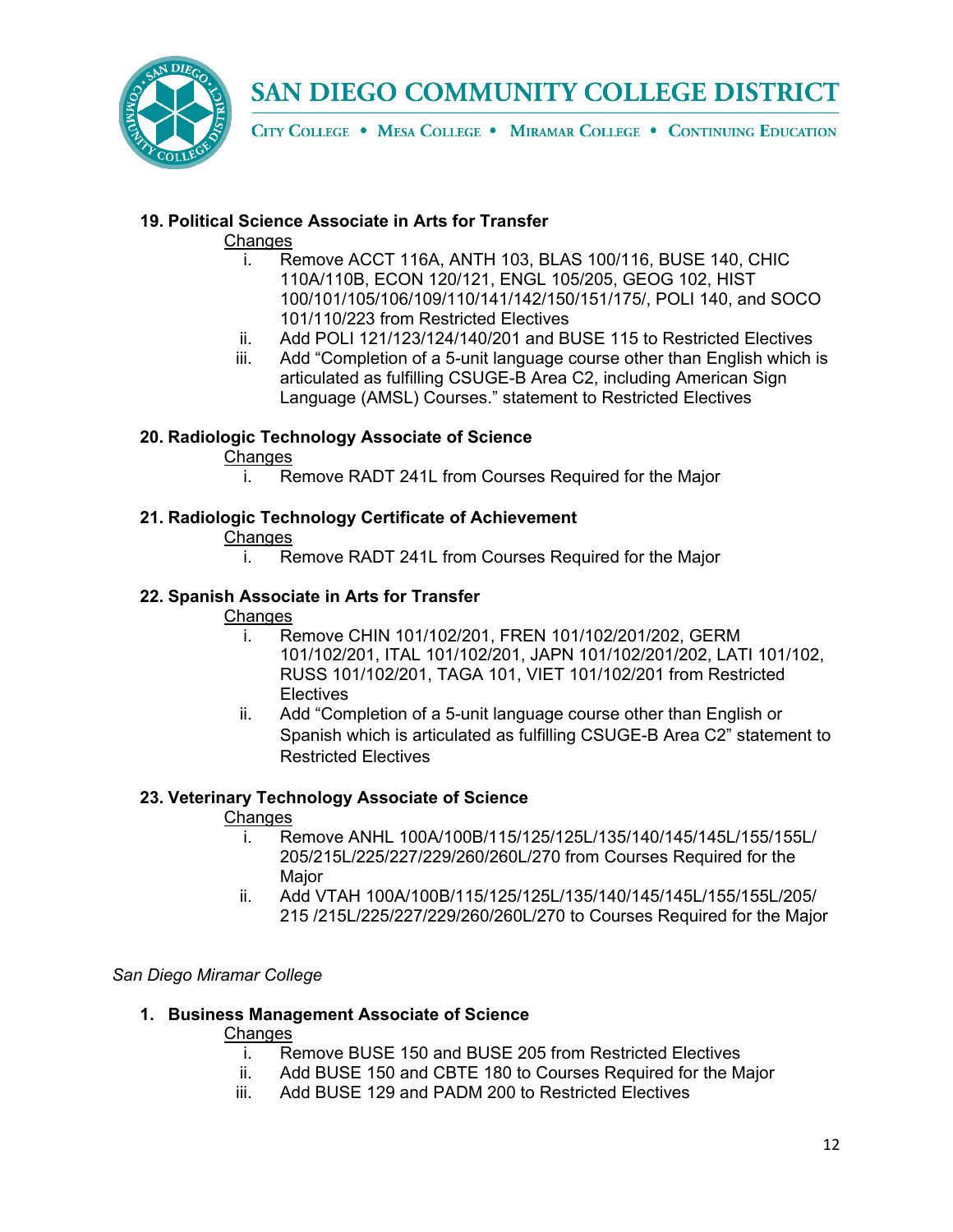

CITY COLLEGE . MESA COLLEGE . MIRAMAR COLLEGE . CONTINUING EDUCATION

## **2. Business Management Certificate of Achievement**

### **Changes**

- i. Remove BUSE 150 and BUSE 205 from Restricted Electives<br>ii. Add BUSE 150 and CBTE 180 to Courses Required for the M
- Add BUSE 150 and CBTE 180 to Courses Required for the Major
- iii. Add BUSE 129 and PADM 200 to Restricted Electives

## **3. Entry Level Firefighter Associate of Science**

### **Changes**

- i. Remove FIPT 150D from Restricted Electives
- ii. Add FIPT 150T and FIPT 381P From Restricted Electives

### **4. Entry Level Firefighter Certificate of Achievement**

- **Changes** 
	- i. Remove FIPT 150D from Restricted Electives<br>ii Add FIPT 150T and FIPT 381P From Restricte
	- Add FIPT 150T and FIPT 381P From Restricted Electives

### **5. Occupational/Technical Studies Associate of Science**

### **Changes**

- i. Remove BUSE 205, PARA 100A and PARA 100B from Restricted Electives
- ii. Add BUSE 129, PADM 200 and PARA 100 to Restricted Electives

### **6. Paralegal Associate of Science**

### Changes

- i. Remove PARA 100A and PARA100B from Courses Required for the **Major**
- ii. Add PARA 100 to Courses Required for the Major
- iii. Remove PARA 215 from Restricted Electives
- iv. Add CBTE 221 to Restricted Electives

### **7. Paralegal Certificate of Achievement**

- i. Remove PARA 100A and PARA100B from Courses Required for the Major
- ii. Add PARA 100 to Courses Required for the Major
- iii. Remove PARA 215 from Restricted Electives
- iv. Add CBTE 221 to Restricted Electives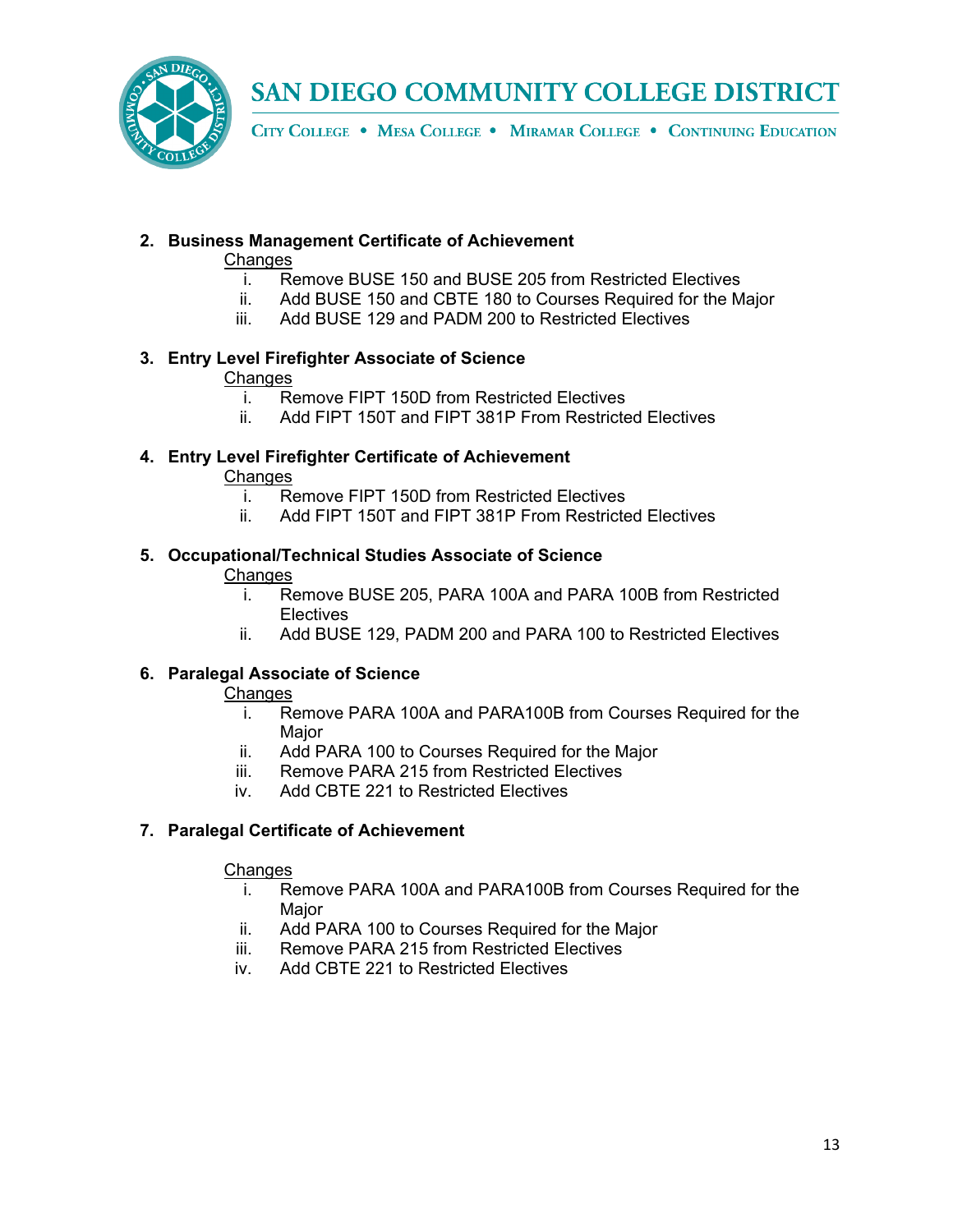

CITY COLLEGE . MESA COLLEGE . MIRAMAR COLLEGE . CONTINUING EDUCATION

| <b>New Courses</b>                                                                                                                                                                                                                                                                                                                                                                    | <b>Units</b>                                                                               |
|---------------------------------------------------------------------------------------------------------------------------------------------------------------------------------------------------------------------------------------------------------------------------------------------------------------------------------------------------------------------------------------|--------------------------------------------------------------------------------------------|
| San Diego City College                                                                                                                                                                                                                                                                                                                                                                |                                                                                            |
| <b>EGEE 85-Energy Standard Practice</b><br><b>EGEE 98-Energy Service Entrepreneurship</b><br>MFET 107D-STEM Drone Building<br>MFET 107G-STEM Guitar Building<br>MFET 107H-STEM High Tech Device Building<br>MFET 114-Problem Solving and Corrective Action<br>MFET 205-Introduction to Electronic Manufacturing Services<br>POLI 31-Social and Behavioral Sciences Statistics Support | 3 Units<br>3 Units<br>1.5 Units<br>1.5 Units<br>1.5 Units<br>3 Units<br>3 Units<br>1 Units |
| San Diego Mesa College                                                                                                                                                                                                                                                                                                                                                                |                                                                                            |
| EXSC 180B-Track and Field II<br>EXSC 180C-Track and Field III<br>EXSC 180D-Track and Field IV                                                                                                                                                                                                                                                                                         | 0.5-1 Units<br>0.5-1 Units<br>0.5-1 Units                                                  |
| San Diego Miramar College                                                                                                                                                                                                                                                                                                                                                             |                                                                                            |
| GRFX 290-Independent Study<br>SUST 290-Independent Study                                                                                                                                                                                                                                                                                                                              | 1-3 Units<br>1-3 Units                                                                     |
| San Diego Continuing Education                                                                                                                                                                                                                                                                                                                                                        |                                                                                            |
| COMP 671-AWS Academy Cloud Foundations<br>COMP 672-AWS Academy Cloud Architecture                                                                                                                                                                                                                                                                                                     |                                                                                            |

*San Diego City College, San Diego Mesa College, and San Diego Miramar College*

PSYC 31-Social and Behavioral Sciences Statistic Support 1 Units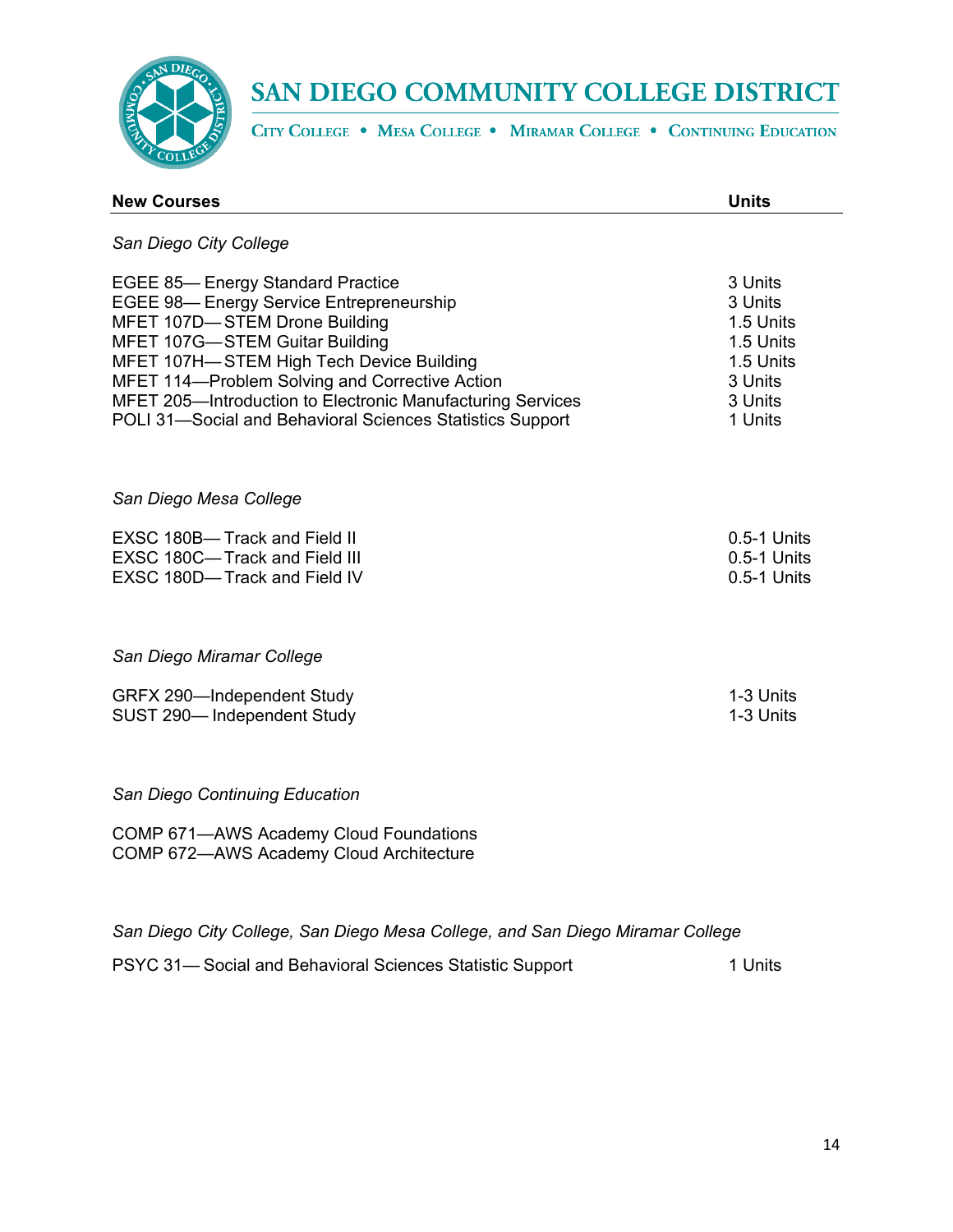

CITY COLLEGE . MESA COLLEGE . MIRAMAR COLLEGE . CONTINUING EDUCATION

### **Course Deactivations**

*Justification:* The following courses are no longer offered at the college(s).

### *San Diego City College*

| LABR 106A-Grievance Handling                  | 3 Units  |
|-----------------------------------------------|----------|
| LABR 106B-Arbitration Procedure               | -3 Units |
| MATH 34A-Basic Mathematics and Study Skills   | 4 Units  |
| MFET107-Introduction to Manufacturing Project | 1 Units  |

*San Diego Mesa College*

| <b>ANTH 270-Work Experience</b>                             | 1-4 Units |
|-------------------------------------------------------------|-----------|
| RADT 150—Forensic Radiology for the Radiologic Technologist | -2 Units  |
| RADT 241L- Sectional Anatomy Lab                            | 0.5 Units |
| MUSI 153-Beginning Jazz Improvisation                       | 2 Units   |

### *San Diego Miramar College*

| AVIA 290-Independent Study         | 1-3 Units |
|------------------------------------|-----------|
| FIPT 290-Independent Study         | 1-3 Units |
| PARA 100A— Paralegalism and Ethics | 1 Units   |
| PARA 100B-Introduction to Law      | -2 Units  |
| PARA 215-Administrative Law        | -3 Units  |